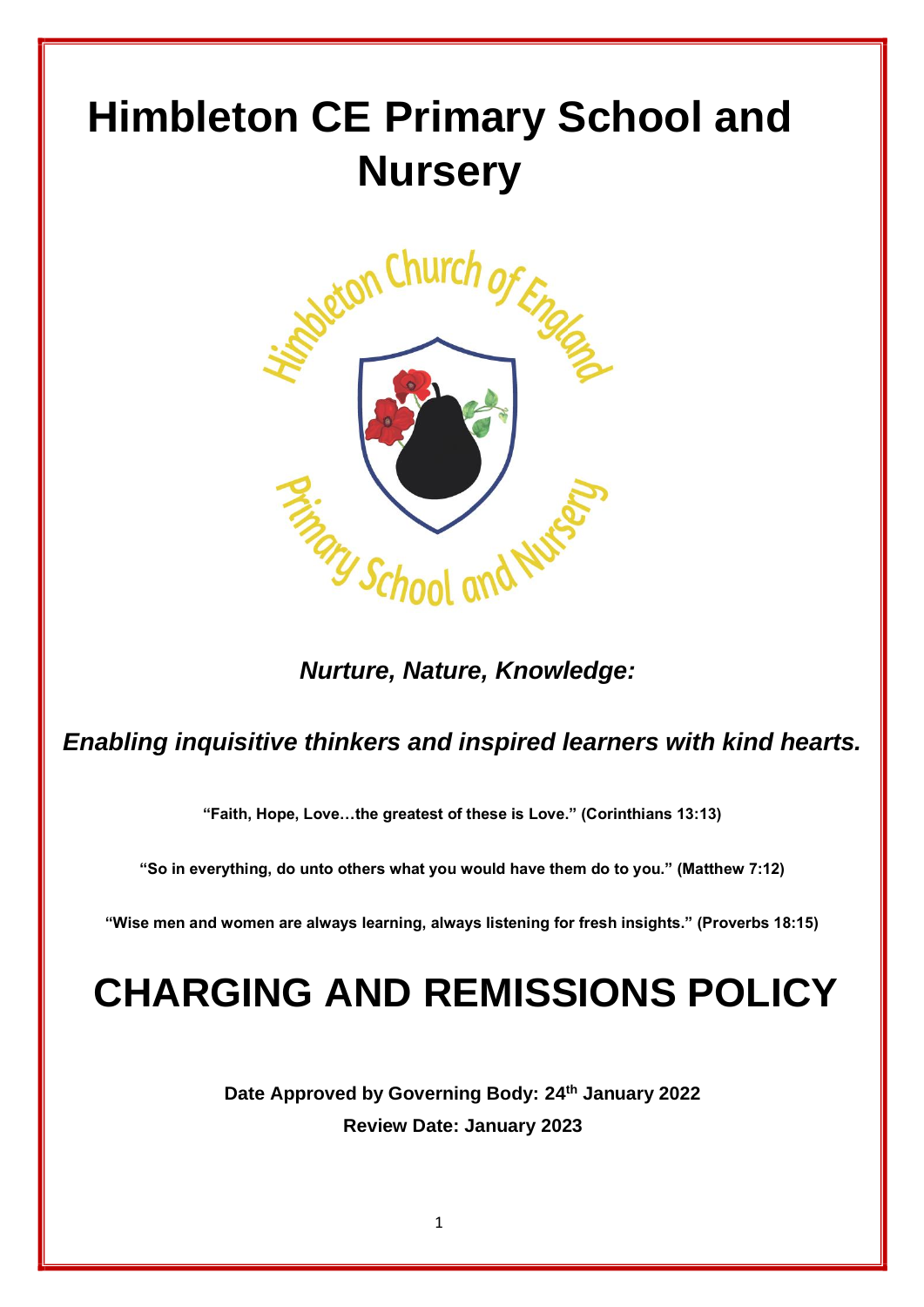## **Contents**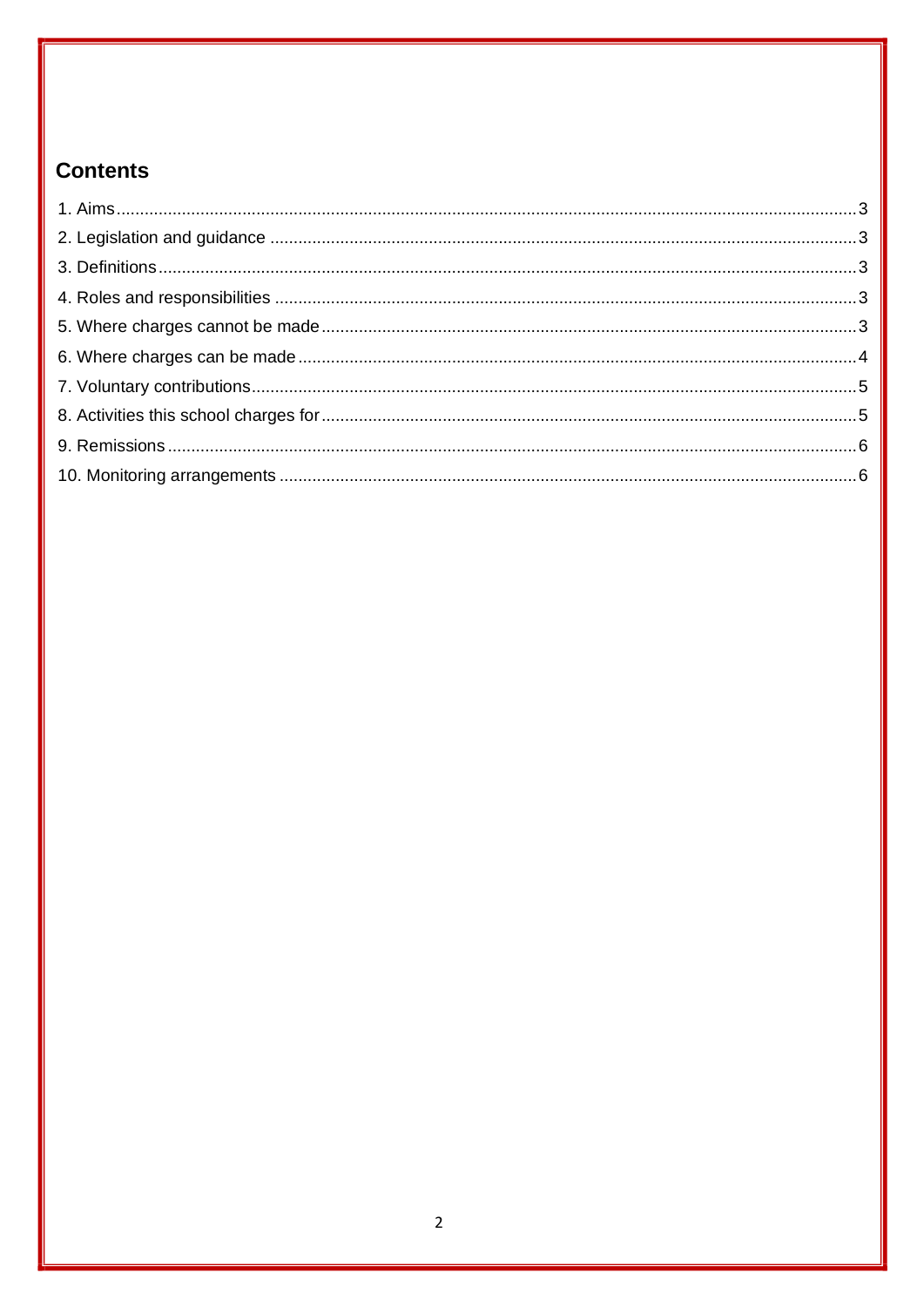## <span id="page-2-0"></span>**1. Aims**

Our school aims to:

- Have robust, clear processes in place for charging and remissions
- Clearly set out the types of activity that can be charged for and when charges will be made

## <span id="page-2-1"></span>**2. Legislation and guidance**

This policy is based on advice from the Department for Education (DfE) on charging for school activities and the Education Act 1996, sections 449-462 of which set out the law on charging for school activities in maintained schools in England.

## <span id="page-2-2"></span>**3. Definitions**

- Charge: a fee payable for specifically defined activities
- Remission: the cancellation of a charge which would normally be payable

## <span id="page-2-3"></span>**4. Roles and responsibilities**

#### **4.1 The governing body**

The governing body has overall responsibility for approving the charging and remissions policy, but can delegate this to a committee, an individual governor or the Headteacher.

The governing body also has overall responsibility for monitoring the implementation of this policy.

In our school, responsibility for approving the charging and remissions policy has been delegated to the Finance & Resources Committee

#### **4.2 The Headteacher**

The Headteacher is responsible for ensuring staff are familiar with the charging and remissions policy, and that it is being applied consistently.

#### **4.3 Staff**

Our staff are responsible for:

Implementing the charging and remissions policy consistently

Notifying the Headteacher of any specific circumstances which they are unsure about or where they are not certain if the policy applies

#### **4.4 Parents**

Parents are expected to notify staff or the Headteacher of any concerns or queries regarding the charging and remissions policy.

## <span id="page-2-4"></span>**5. Where charges cannot be made**

Below we set out **what the school cannot charge for**:

#### **5.1 Education**

Admission applications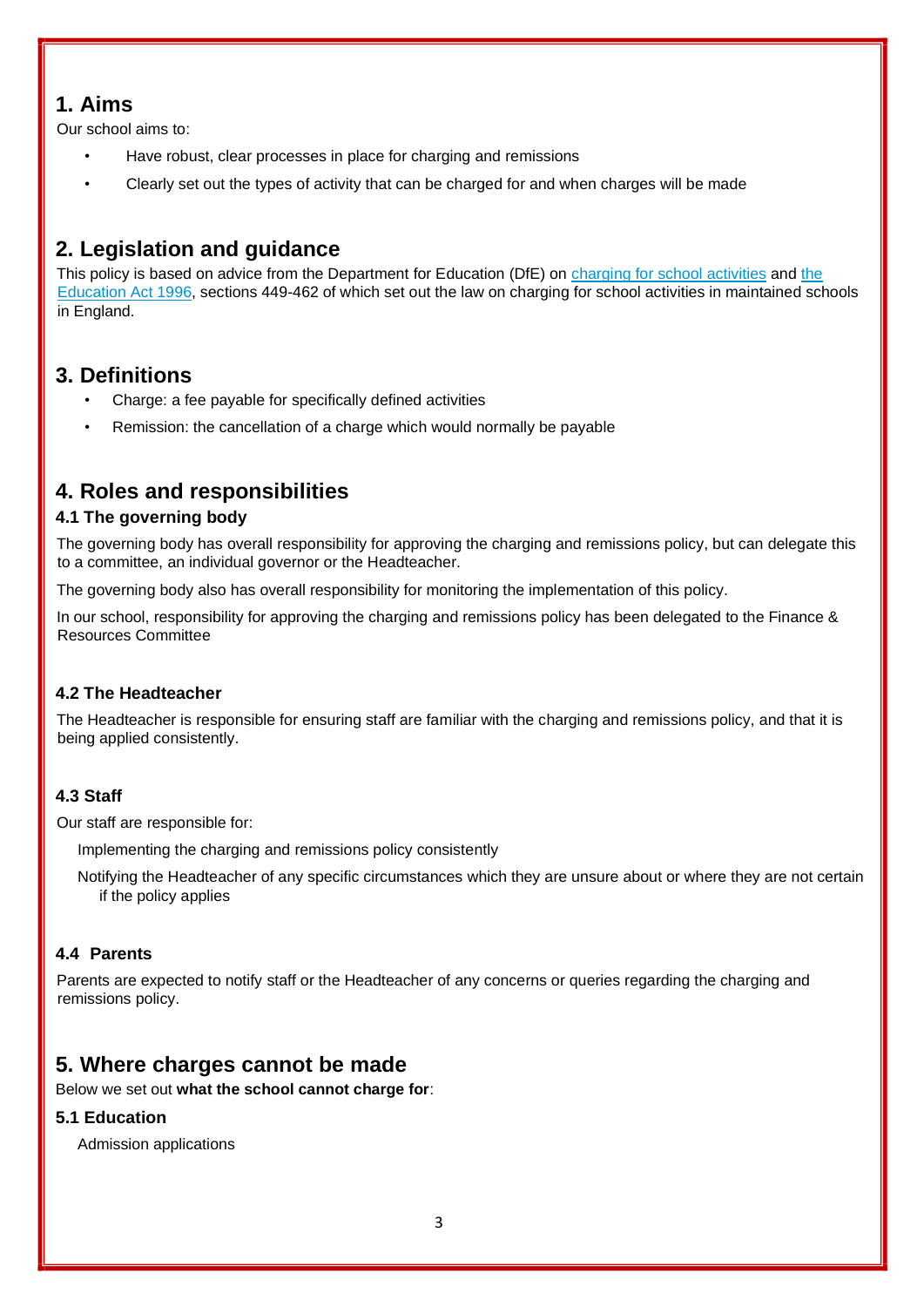Education provided during school hours (including the supply of any materials, books, instruments or other equipment)

Instrumental or vocal tuition, for pupils learning individually or in groups, unless the tuition is provided at the request of the pupil's parent

#### **5.2 Transport**

Transporting registered pupils to or from the school premises, where the local authority has a statutory obligation to provide transport

Transporting registered pupils to other premises where the governing board or local authority has arranged for pupils to be educated

Transport provided in connection with an educational visit

#### **5.3 Residential visits**

Education provided on any visit that takes place during school hours

Education provided on any visit that takes place outside school hours if it is part of:

 $\circ$  The national curriculum  $\circ$  Religious education

• Supply teachers to cover for those teachers who are absent from school accompanying pupils on a residential visit

#### <span id="page-3-0"></span>**6. Where charges can be made**

Below we set out **what the school can charge for:** 

#### **6.1 Education**

Any materials, books, instruments or equipment, where the child's parent wishes him or her to own them Optional extras (see **6.2** below)

Music and vocal tuition, in limited circumstances (see **6.3** below)

Certain Early Years provision

Community facilities i.e. Church visits

#### **6.2 Optional extras**

We are able to charge for activities known as 'optional extras'. In these cases, the school can charge for providing materials, books, instruments or equipment. The following are optional extras:

Education provided outside of school time that is not part of:

 $\circ$  The national curriculum  $\circ$  Religious

education

Board and lodging for a pupil on a residential visit

Extended day services offered to pupils (such as breakfast clubs, after-school clubs, tea and supervised homework sessions)

When calculating the cost of optional extras, an amount may be included in relation to:

Any materials, books, instruments or equipment provided in connection with the optional extra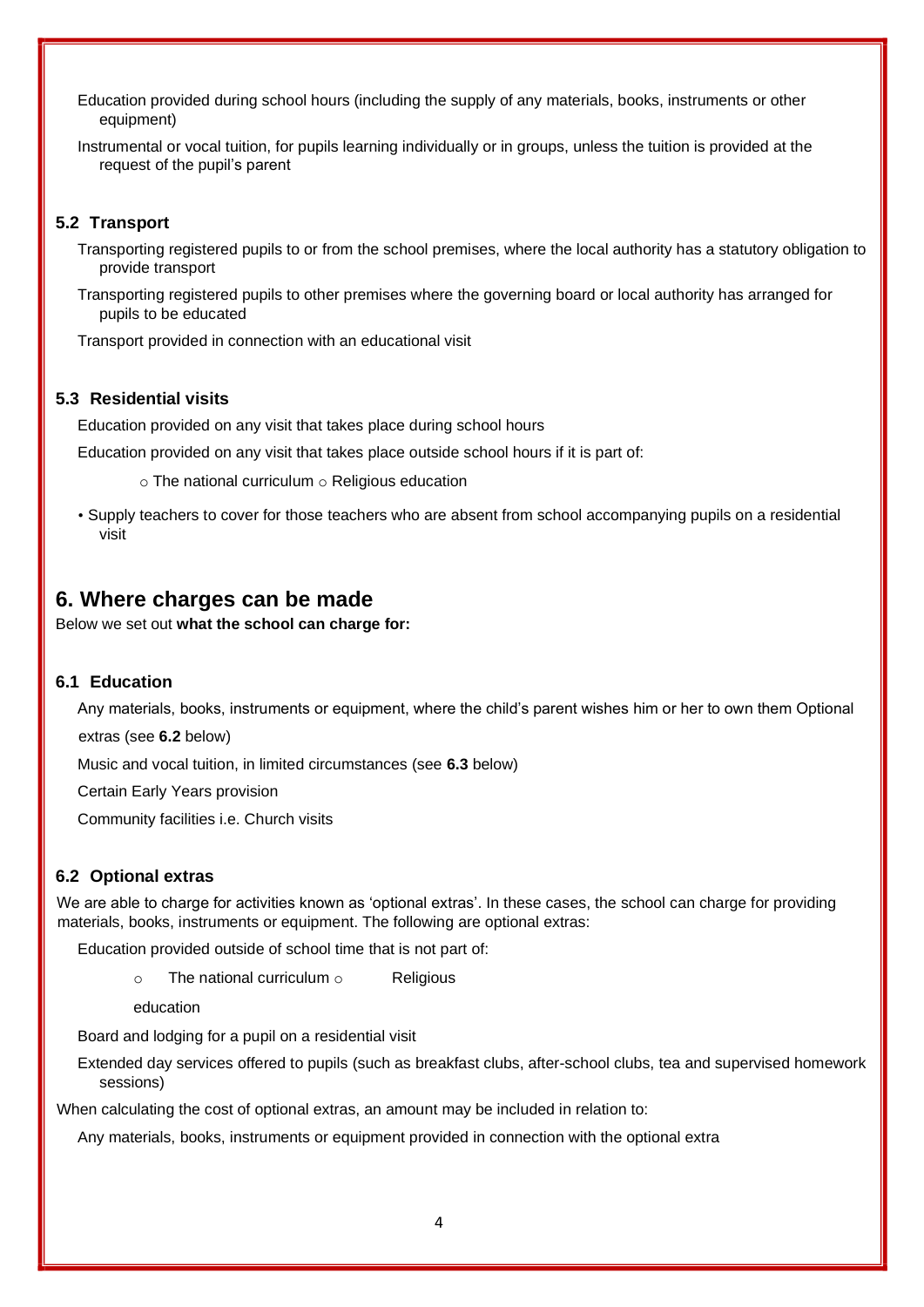The cost of buildings and accommodation

#### Non-teaching staff

Teaching staff engaged under contracts for services purely to provide an optional extra (including supply teachers engaged specifically to provide the optional extra)

The cost, or an appropriate proportion of the costs, for teaching staff employed to provide tuition in playing a musical instrument, or vocal tuition, where the tuition is an optional extra

Any charge made in respect of individual pupils will not be greater than the actual cost of providing the optional extra activity, divided equally by the number of pupils participating.

Any charge will not include an element of subsidy for any other pupils who wish to take part in the activity but whose parents are unwilling or unable to pay the full charge.

In cases where a small proportion of the activity takes place during school hours, the charge cannot include the cost of alternative provision for those pupils who do not wish to participate.

Parental agreement is necessary for the provision of an optional extra which is to be charged for.

#### **6.3 Music tuition**

The school can charge for vocal or instrumental tuition provided either individually or to groups of pupils, provided that the tuition is provided at the request of the pupil's parent.

Charges may not exceed the cost of the provision, including the cost of the staff giving the tuition.

Charges cannot be made:

If the teaching is an essential part of the national curriculum

If the teaching is provided under the first access to the Key Stage 2 instrumental and vocal tuition programme For

a pupil who is looked after by a local authority

#### **6.4 Residential visits**

We can charge for board and lodging on residential visits, but the charge must not exceed the actual cost.

## <span id="page-4-0"></span>**7. Voluntary contributions**

As an exception to the requirements set out in section 5 of this policy, the school is able to ask for voluntary contributions from parents to fund activities during school hours which would not otherwise be possible.

Some activities for which the school may ask parents for voluntary contributions include:

Class or whole school trips and visits, visitors into school,

**There is no obligation for parents to make any contribution, and no child will be excluded from an activity if their parents are unwilling or unable to pay**. If the school is unable to raise enough funds for an activity or visit, then it will be cancelled.

## <span id="page-4-1"></span>**8. Activities this school charges for**

Some examples of activities the school may charge for:

- Breakfast & after-school clubs
- Optional sporting activities
- Some non-statutory EYFS provision
- Swimming (only where outside of national curriculum)